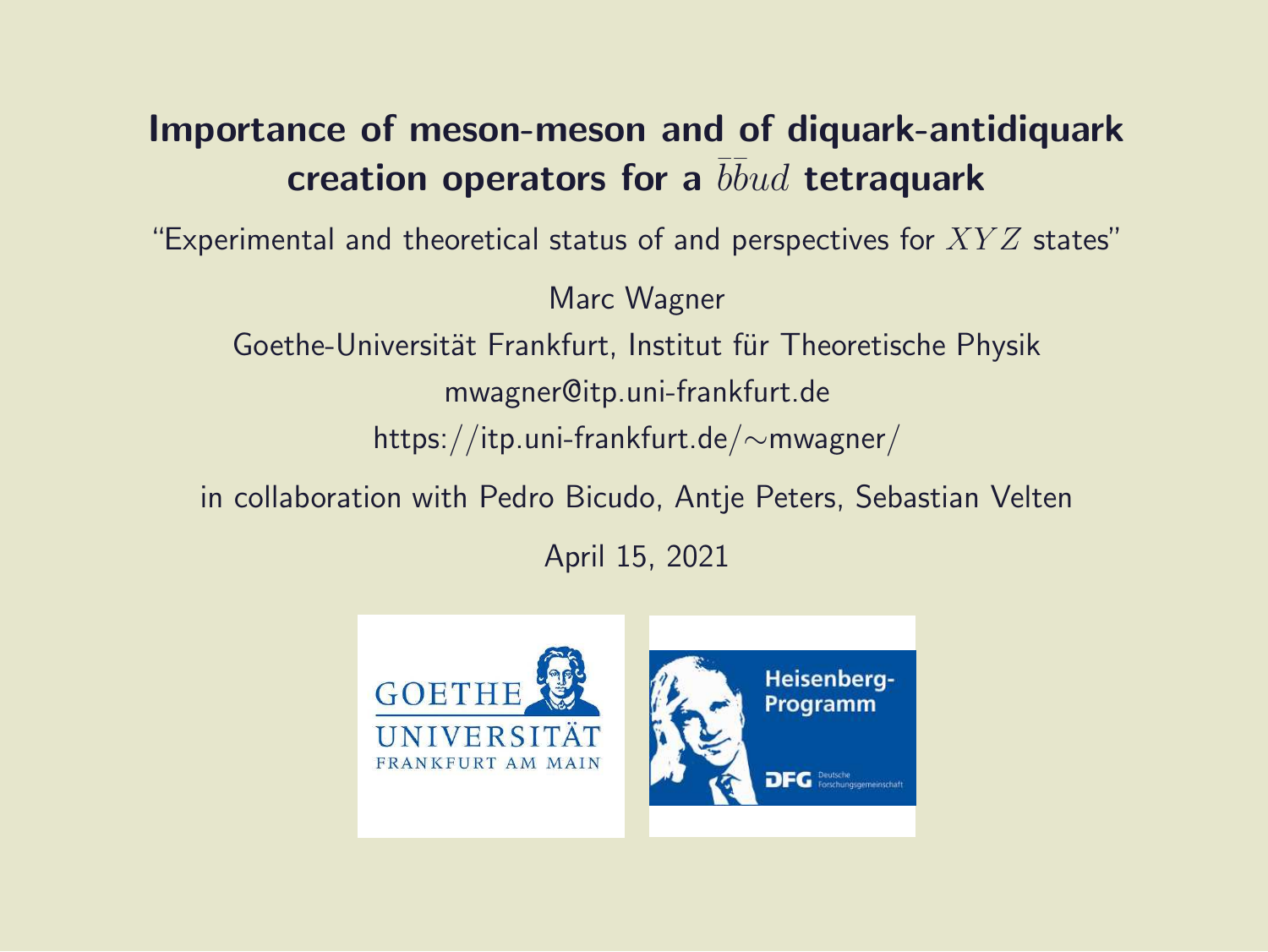#### Basic idea: lattice QCD + BO

- $\bullet$  Study heavy-heavy-light-light tetraquarks  $\bar{b}\bar{b}qq$  in two steps.
	- (1) Compute potentials of two static quarks  $b\bar{b}$  in the presence of two lighter quarks  $qq$   $(q \in \{u, d, s, c\})$  using lattice QCD.
	- (2) Check, whether these potentials are sufficiently attractive to host bound states or resonances ( $\rightarrow$  tetraquarks) by using techniques from quantum mechanics and scattering theory.
	- $((1) + (2) \rightarrow$  Born-Oppenheimer approximation).

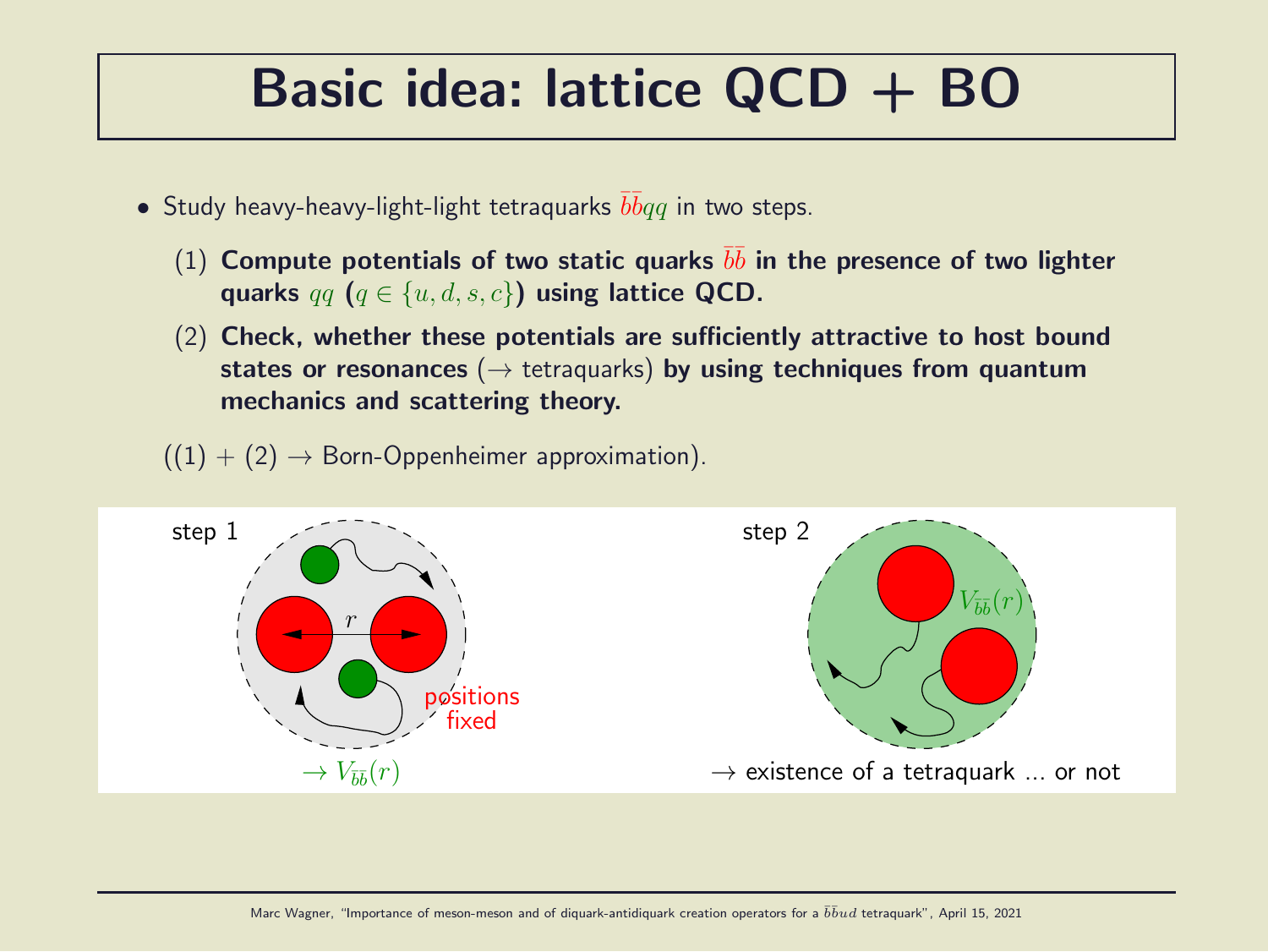### Previous work on  $\overline{b} \overline{b} q q$  tetraquarks

- Lattice QCD static potentials and Born-Oppenheimer approximation. [W. Detmold, K. Orginos, M. J. Savage, Phys. Rev. D 76, 114503 (2007) [arXiv:hep-lat/0703009]] [M.W., PoS LATTICE2010, 162 (2010) [arXiv:1008.1538]] [G. Bali, M. Hetzenegger, PoS LATTICE2010, 142 (2010) [arXiv:1011.0571]] [P. Bicudo, M.W., Phys. Rev. D 87, 114511 (2013) [arXiv:1209.6274]] [Z. S. Brown, K. Orginos, Phys. Rev. D 86, 114506 (2012) [arXiv:1210.1953]] [P. Bicudo, K. Cichy, A. Peters, B. Wagenbach, M.W., Phys. Rev. D 92, 014507 (2015) [arXiv:1505.00613]] [P. Bicudo, K. Cichy, A. Peters, M.W., Phys. Rev. D 93, 034501 (2016) [arXiv:1510.03441]] [P. Bicudo, J. Scheunert, M.W., Phys. Rev. D 95, 034502 (2017) [arXiv:1612.02758]] [P. Bicudo, M. Cardoso, A. Peters, M. Pflaumer, M.W., Phys. Rev. D 96, 054510 (2017) [arXiv:1704.02383]]
	- [P. Bicudo, A. Peters, S. Velten, M.W., arXiv:2101.00723]
- Full lattice QCD (b quarks with Non Relativistic QCD) [list not complete]: [A. Francis, R. J. Hudspith, R. Lewis, K. Maltman, Phys. Rev. Lett. 118, 142001 (2017) [arXiv:1607.05214 [hep-lat]]]
	- [P. Junnarkar, N. Mathur, M. Padmanath, Phys. Rev. D 99, 034507 (2019) [arXiv:1810.12285 [hep-lat]]]
	- [L. Leskovec, S. Meinel, M. Pflaumer, M.W., Phys. Rev. D 100, 014503 (2019) [arXiv:1904.04197] [hep-lat]]]
- Other approches: quark models, effective field theories, QCD sum rules ... [list not complete]: [M. Karliner, J. L. Rosner, Phys. Rev. Lett. 119, 202001 (2017) [arXiv:1707.07666]]
	- [E. J. Eichten, C. Quigg, Phys. Rev. Lett. 119, 202002 (2017) [arXiv:1707.09575]]
	- [Z. G. Wang, Acta Phys. Polon. B 49, 1781 (2018) [arXiv:1708.04545]]
	- [W. Park, S. Noh, S. H. Lee, Acta Phys. Polon. B 50, 1151-1157 (2019) [arXiv:1809.05257]]
	- [B. Wang, Z. W. Liu, X. Liu, Phys. Rev. D 99, 036007 (2019) [arXiv:1812.04457]]
	- [M. Z. Liu, T. W. Wu, M. Pavon Valderrama, J. J. Xie, L. S. Geng, Phys. Rev. D 99, 094018 (2019) [arXiv:1902.03044]]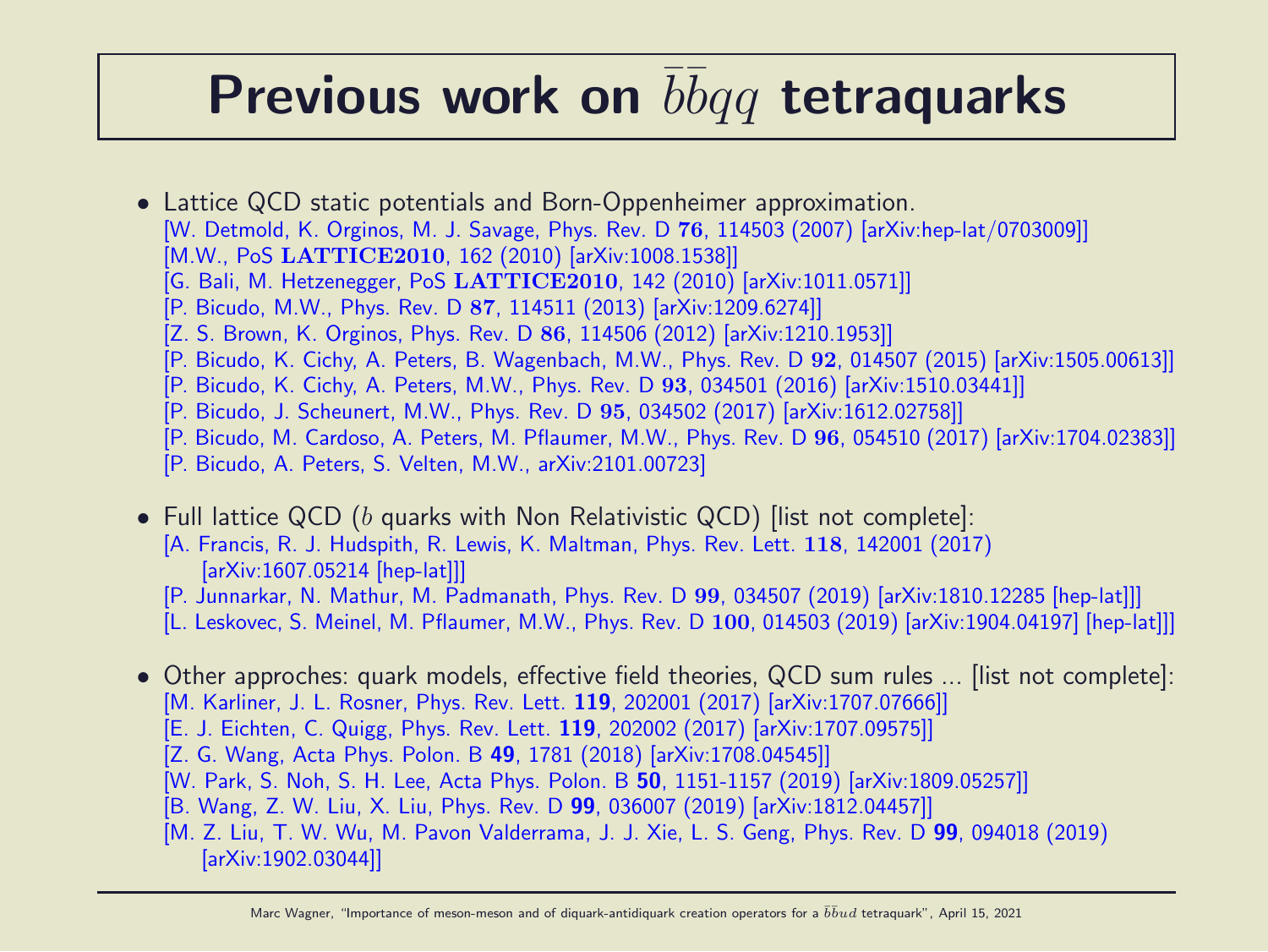#### **Outline**

- $\bullet$   $\bar{b}\bar{b}qq$  /  $BB$  potentials.
- Stable  $\bar{b} \bar{b} q q$  tetraquarks.
- $\bullet\,$  Structure of a  $\bar b\bar b qq$  tetraquark with quantum numbers  $I(J^P)=0(1^+)$  (meson-meson versus diquark-antidiquark structure).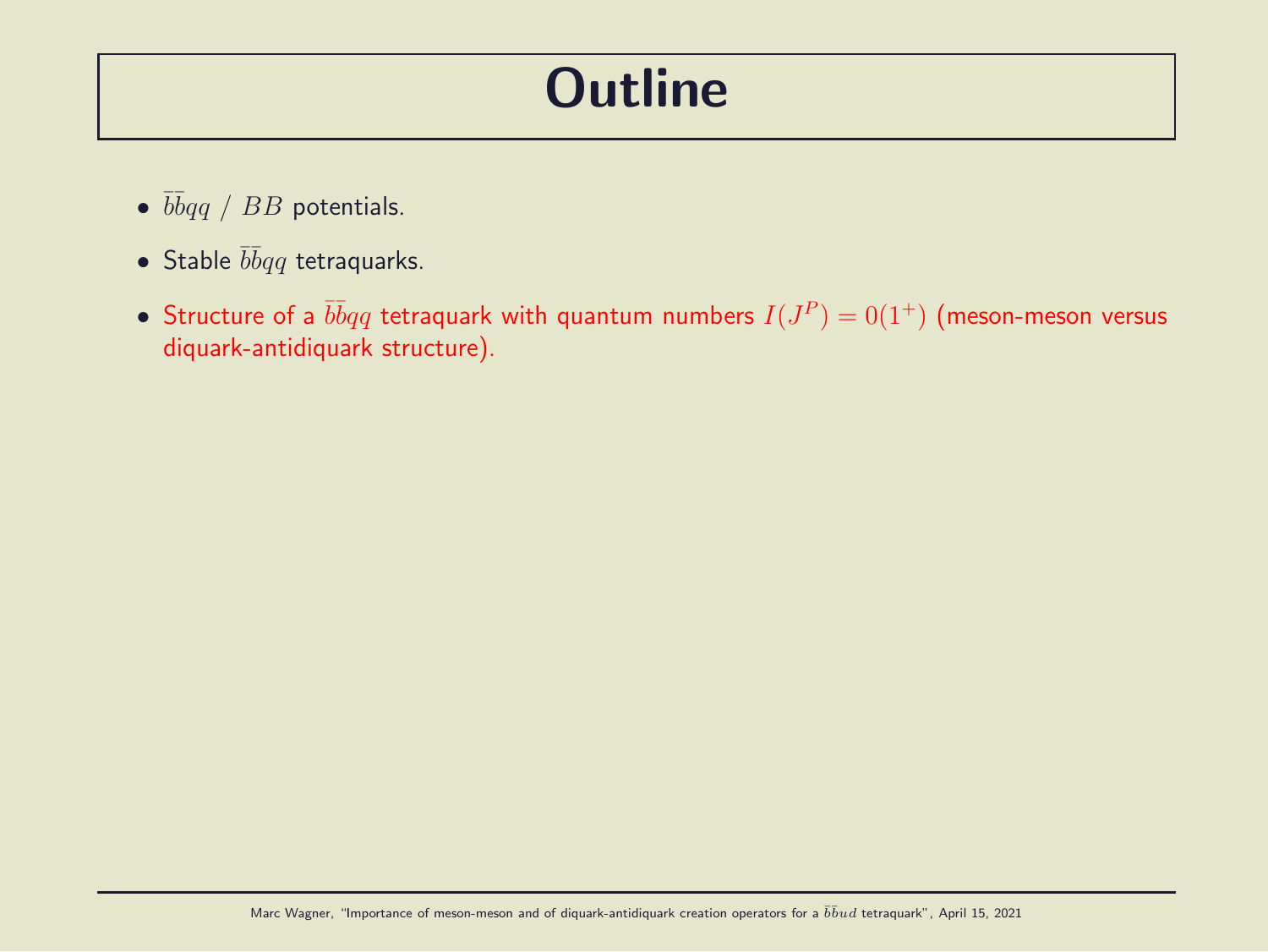# $\overline{b} \overline{b} q \overline{q}$  /  $BB$  potentials (1)

- $\bullet\,$  At large  $\bar b \bar b$  separation  $r$ , the four quarks will form two static-light mesons  $\bar b q$  and  $\bar b q.$
- $\bullet$  Spins of static antiquarks  $\bar b \bar b$  are irrelevant (they do not appear in the Hamiltonian).
- $\bullet\,$  Compute and study the dependence of  $\bar b \bar b$  potentials in the presence of  $qq$  on
	- the "light" quark flavors  $q \in \{u, d, s, c\}$  (isospin, flavor),
	- the "light" quark spin (the static quark spin is irrelevant),
	- $-$  the type of the meson  $B$ ,  $B^*$  and/or  $B^*_0$ ,  $B^*_1$  (parity).
	- $\rightarrow$  Many different channels: attractive as well as repulsive, different asymptotic values ...

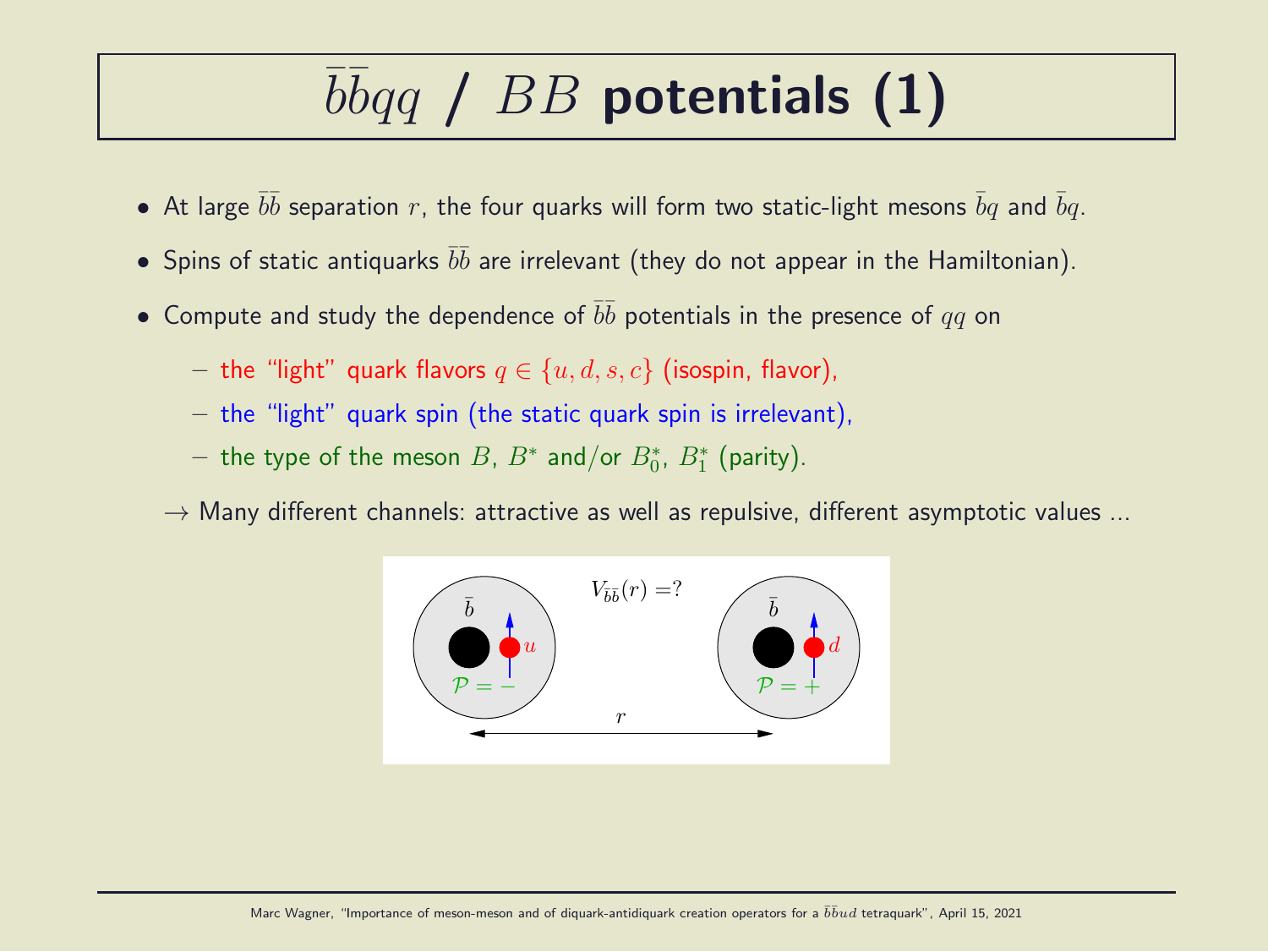# $\overline{b} \overline{b} q \overline{q}$  /  $BB$  potentials (2)

• To determine potentials, compute temporal correlation functions of operators

$$
\mathcal{O}_{BB,\Gamma} \quad = \quad 2N_{BB}(\mathcal{C}\Gamma)_{AB}(\mathcal{C}\tilde{\Gamma})_{CD} \Big( \bar{Q}_C^a(-{\bf r}/2) \psi^{(f)a}_A(-{\bf r}/2) \Big) \Big( \bar{Q}_D^b(+{\bf r}/2) \psi^{(f')b}_B(+{\bf r}/2) \Big).
$$

• The most attractive potential of a  $B^{(*)}B^*$  meson pair has  $(I, |j_z|, P, P_x) = (0, 0, +, -)$ :

$$
- C = \gamma_0 \gamma_2 \text{ (charge conjugation matrix)}.
$$
  
\n
$$
- \psi^{(f)} \psi^{(f')} = ud - du, \Gamma \in \{ (1 + \gamma_0) \gamma_5, (1 - \gamma_0) \gamma_5 \}.
$$
  
\n
$$
- \bar{Q} \bar{Q} = \bar{b} \bar{b}, \ \tilde{\Gamma} \in \{ (1 + \gamma_0) \gamma_5, (1 + \gamma_0) \gamma_j \} \text{ (irrelevant)}.
$$

• Parameterize lattice results by

$$
V_{qq,j_z,\mathcal{P},\mathcal{P}_x}(r) = -\frac{\alpha}{r} \exp\left(-\left(\frac{r}{d}\right)^p\right) + V_0
$$



(1-gluon exchange at small r; color screening at large r). [P. Bicudo, K. Cichy, A. Peters, M.W., Phys. Rev. D 93, 034501 (2016) [arXiv:1510.03441]]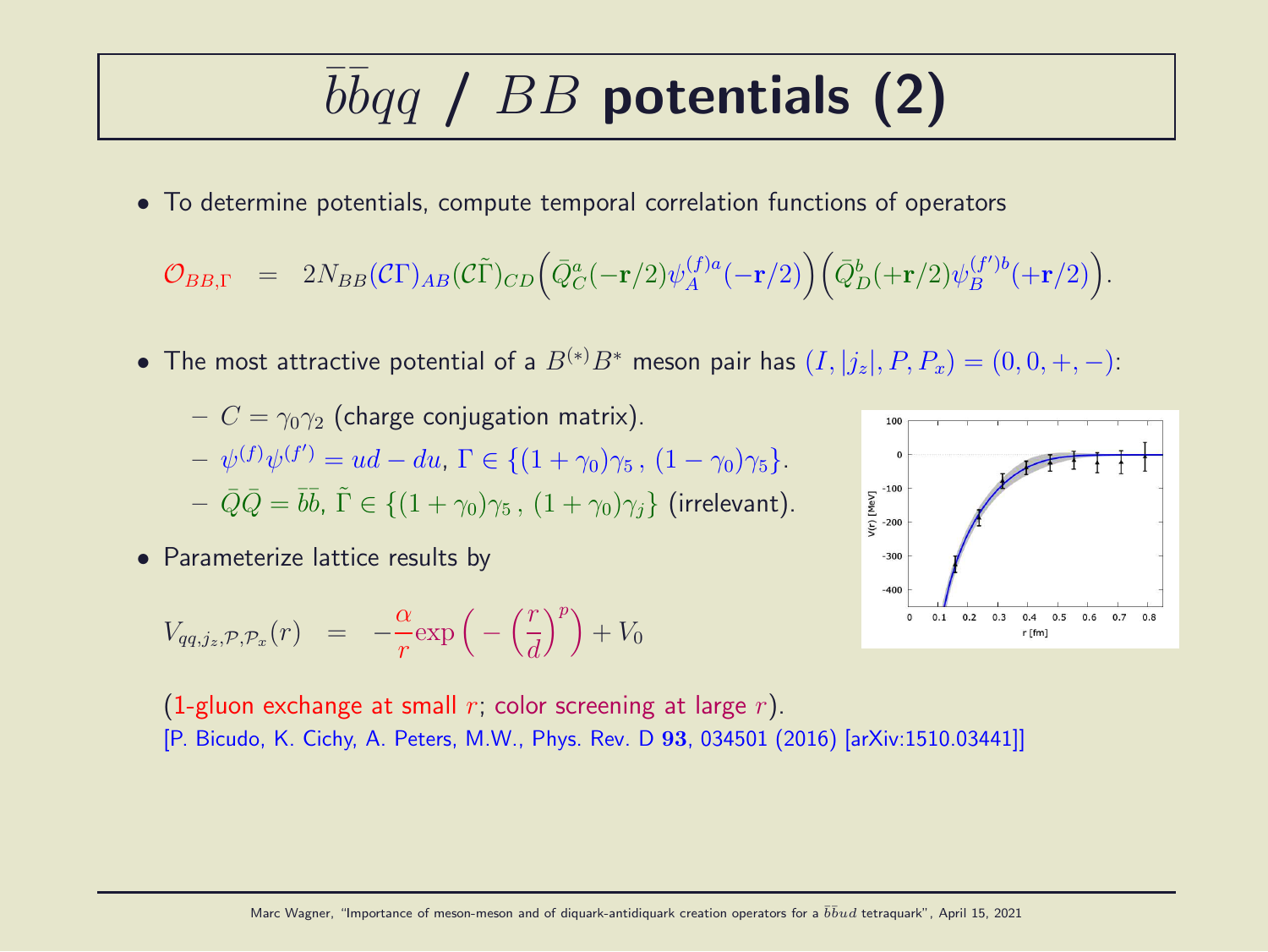### Stable  $\overline{b} \overline{b} q q$  tetraquarks

 $\bullet$  Solve the Schrödinger equation for the relative coordinate of the heavy quarks  $\bar b \bar b$  using the previously computed  $\bar b\bar b qq$  /  $BB$  potentials,

$$
\left(\frac{1}{m_b}\left(-\frac{d^2}{dr^2} + \frac{L(L+1)}{r^2}\right) + V_{qq,j_z,\mathcal{P},\mathcal{P}_x}(r) - 2m_{\rm sl}\right)R(r) = ER(r).
$$

- Possibly existing bound states, i.e.  $E < 0$ , indicate stable  $\overline{b} \overline{b} q q$  tetraquarks.
- $\bullet$  There is a bound state for orbital angular momentum  $L=0$  of  $\bar b \bar b$ :
	- − Binding energy  $-E = 38(18)$  MeV with respect to the  $BB^*$  threshold.
	- Quantum numbers:  $I(J^P) = 0(1^+).$
- No further bound states.
	- [P. Bicudo, M.W., Phys. Rev. D 87, 114511 (2013) [arXiv:1209.6274]]

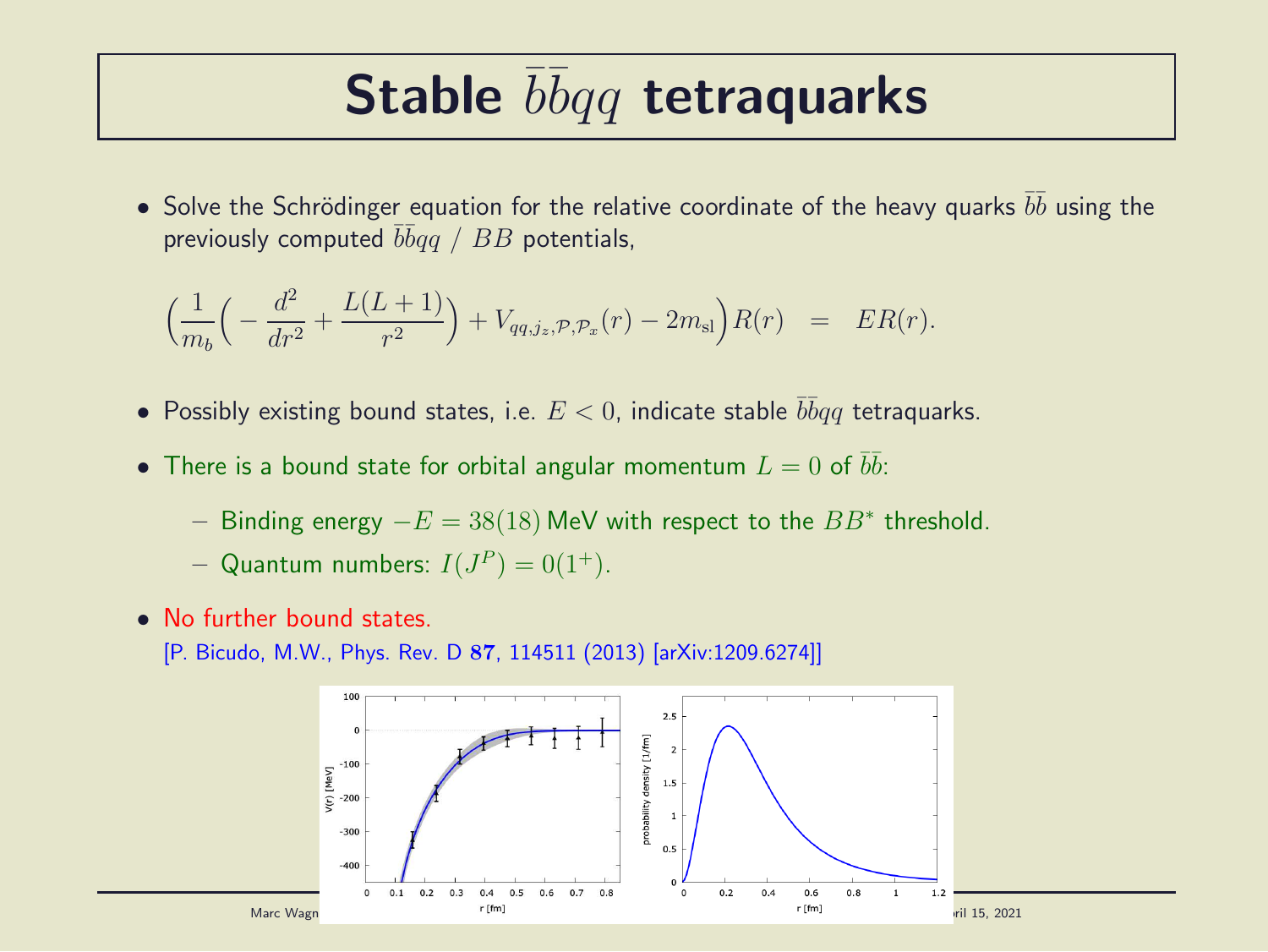## Structure of the  $\overline{b} \overline{b} q q$  tetraquark (1)

- Two types of operators, which probe the same sector: [P. Bicudo, A. Peters, S. Velten, M.W., arXiv:2101.00723]
	- Meson-meson operator  $(BB)$ :

 $\mathcal{O}_{BB,\Gamma}$  = 2 $N_{BB}(\mathcal{C}\Gamma)_{AB}(\mathcal{C}\tilde{\Gamma})_{CD} \Big(\bar{Q}^a_C(-{\bf r}/2)\psi^{(f)a}_A$  $\left(\begin{matrix} f)^a A \end{matrix}(-{\mathbf r}/2) \right) \left( \bar{Q}_D^b (+{\mathbf r}/2) \psi_B^{(f^\prime)b} \right)$  $\binom{(f')b}{B} (+r/2)$ with  $\Gamma \in \{(1+\gamma_0)\gamma_5, \gamma_5\} \, (\rightarrow (i_z, \mathcal{P}, \mathcal{P}_x) = (0, -, +))$ .

– Diquark-antidiquark operator  $(Dd)$ :

$$
\mathcal{O}_{Dd,\Gamma} = -N_{Dd}\epsilon^{abc} \Big(\psi_A^{(f)b}(\mathbf{z})(C\Gamma)_{AB}\psi_B^{(f')c}(\mathbf{z})\Big)
$$

$$
\epsilon^{ade} \Big(\bar{Q}_C^f(-\mathbf{r}/2)U^{fd}(-\mathbf{r}/2;\mathbf{z})(C\tilde{\Gamma})_{CD}\bar{Q}_D^g(+\mathbf{r}/2)U^{ge}(+\mathbf{r}/2;\mathbf{z})\Big)
$$

with  $\Gamma \in \{(1 + \gamma_0)\gamma_5, \gamma_5\}$   $(\rightarrow (i_z, \mathcal{P}, \mathcal{P}_x) = (0, -, +))$ .

- $\psi^{(f)}\psi^{(f')} = ud du \ (\rightarrow I = 0).$
- $\tilde{\Gamma} = (1 + \gamma_0)\gamma_3$  (essentially irrelevant).
- Compute the  $4 \times 4$  correlation matrix

 $C_{jk}(t) = \langle \Omega | \mathcal{O}_j^{\dagger}$  $_{j}^{\intercal}(t)\mathcal{O}_{k}(0)|\Omega\rangle.$ 

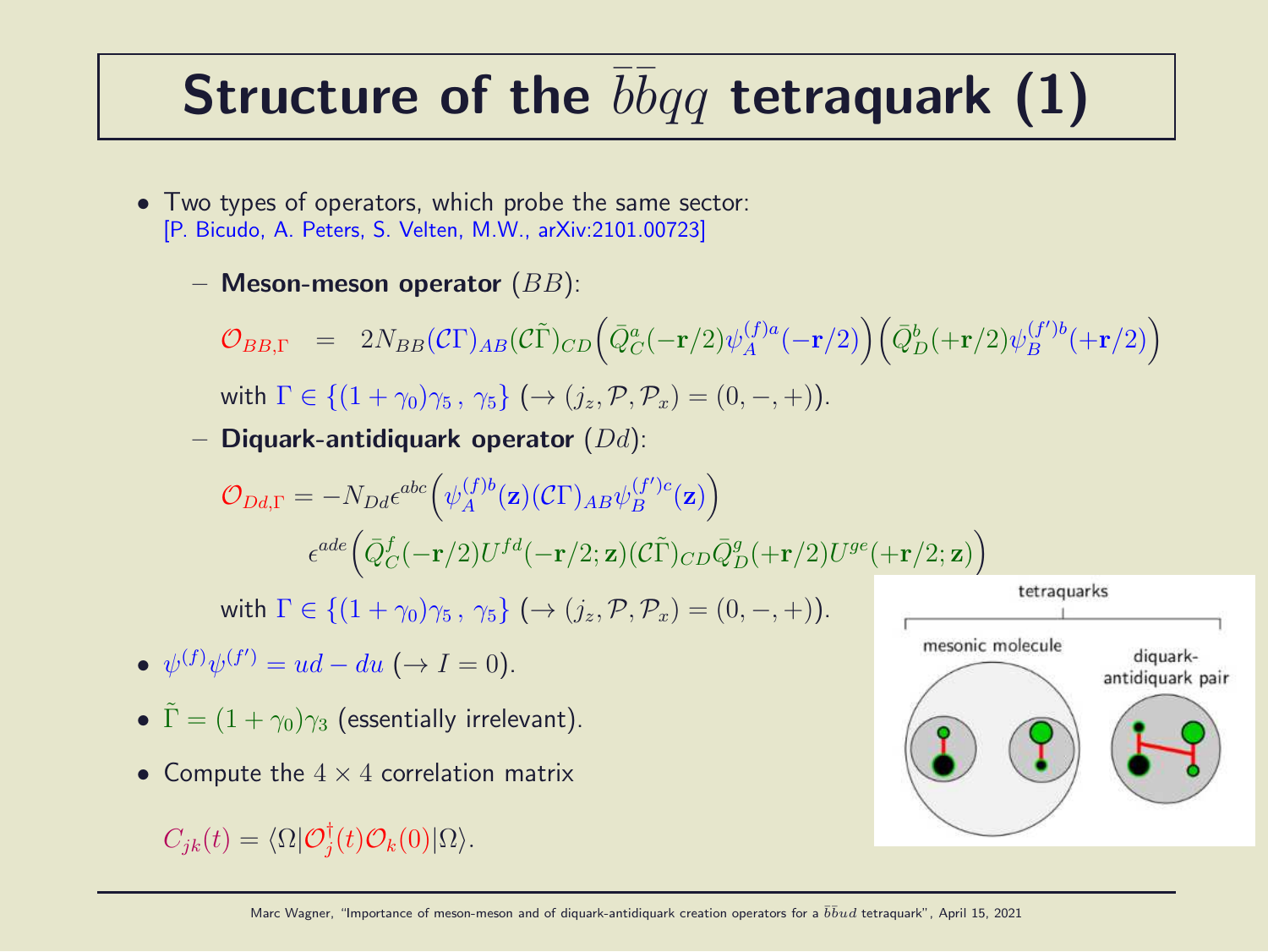### Structure of the  $\overline{b} \overline{b} q q$  tetraquark (2)

• Effective energies corresponding to diagonal elements of the correlation matrix,

$$
V_j^{\text{eff}}(r,t) = -\frac{1}{a} \log \Big( \frac{C_{jj}(t)}{C_{jj}(t-a)} \Big) \quad \text{(no sum over } j\text{)}.
$$

- $\bullet\,$  For large  $\bar b \bar b$  separations (right plot  $r\approx 0.79$  fm),  $BB$  effective energies reach plateaus at smaller  $t$  separations than  $Dd$  effective energies.  $\rightarrow$  BB dominates at large r, Dd not important (energetically disfavored due to flux tube).
- For small  $\bar{b}\bar{b}$  separations (left plot  $r \approx 0.16$  fm),  $BB$  and  $Dd$  effective energies similar.  $\rightarrow$  More detailed investigation at small r necessary.

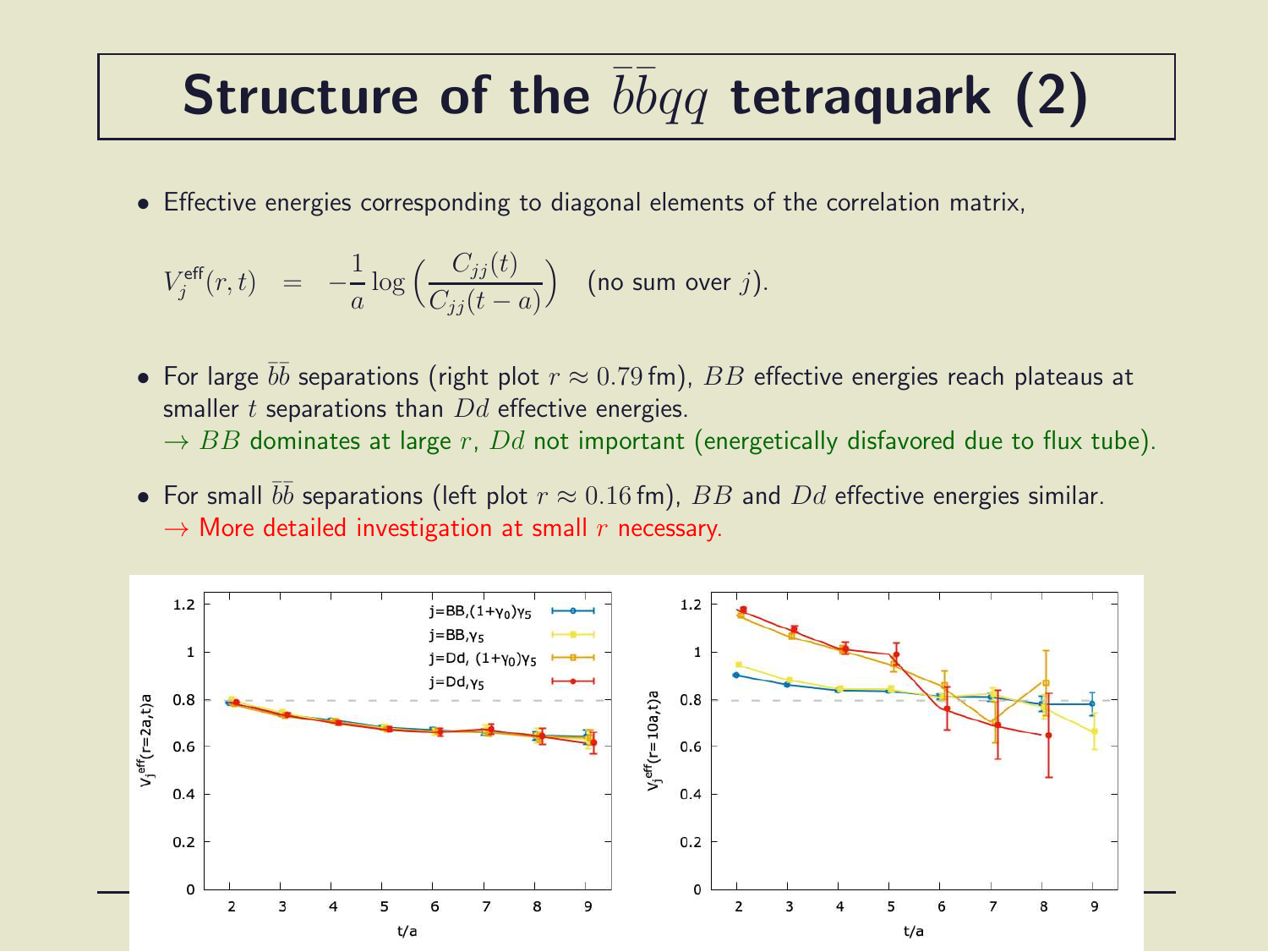## Structure of the  $\overline{b} \overline{b} q q$  tetraquark (3)

• Differences of effective energies corresponding to diagonal elements of the correlation matrix at small temporal separation  $t=2a$  as functions of the  $\bar{b}\bar{b}$  separation  $r,$ 

$$
V_j^{\text{eff}}(r, t = 2a) - V_k^{\text{eff}}(r, t = 2a).
$$

- $\bullet$   $BB$  versus  $Dd$  (left):  $Dd$  dominates for  $r\,{\lesssim}\,3.15\,a\approx 0.25\,{\rm fm},$  while  $BB$  dominates for  $r \gtrsim 3.15 a \approx 0.25$  fm.
- BB operators (center):  $\Gamma = (1 + \gamma_0)\gamma_5$  leads to larger ground state overlap than  $\Gamma = \gamma_5$ . (Expected. Via a Fierz transformation one can show that  $\Gamma = (1 + \gamma_0)\gamma_5$  generates exclusively ground state mesons, while  $\gamma_5$  also generates parity excitations.)
- Dd operators (right):  $\Gamma = (1 + \gamma_0)\gamma_5$  leads to larger ground state overlap than  $\Gamma = \gamma_5$ . (Interesting. In the literature mostly  $\gamma_5$  is discussed.)

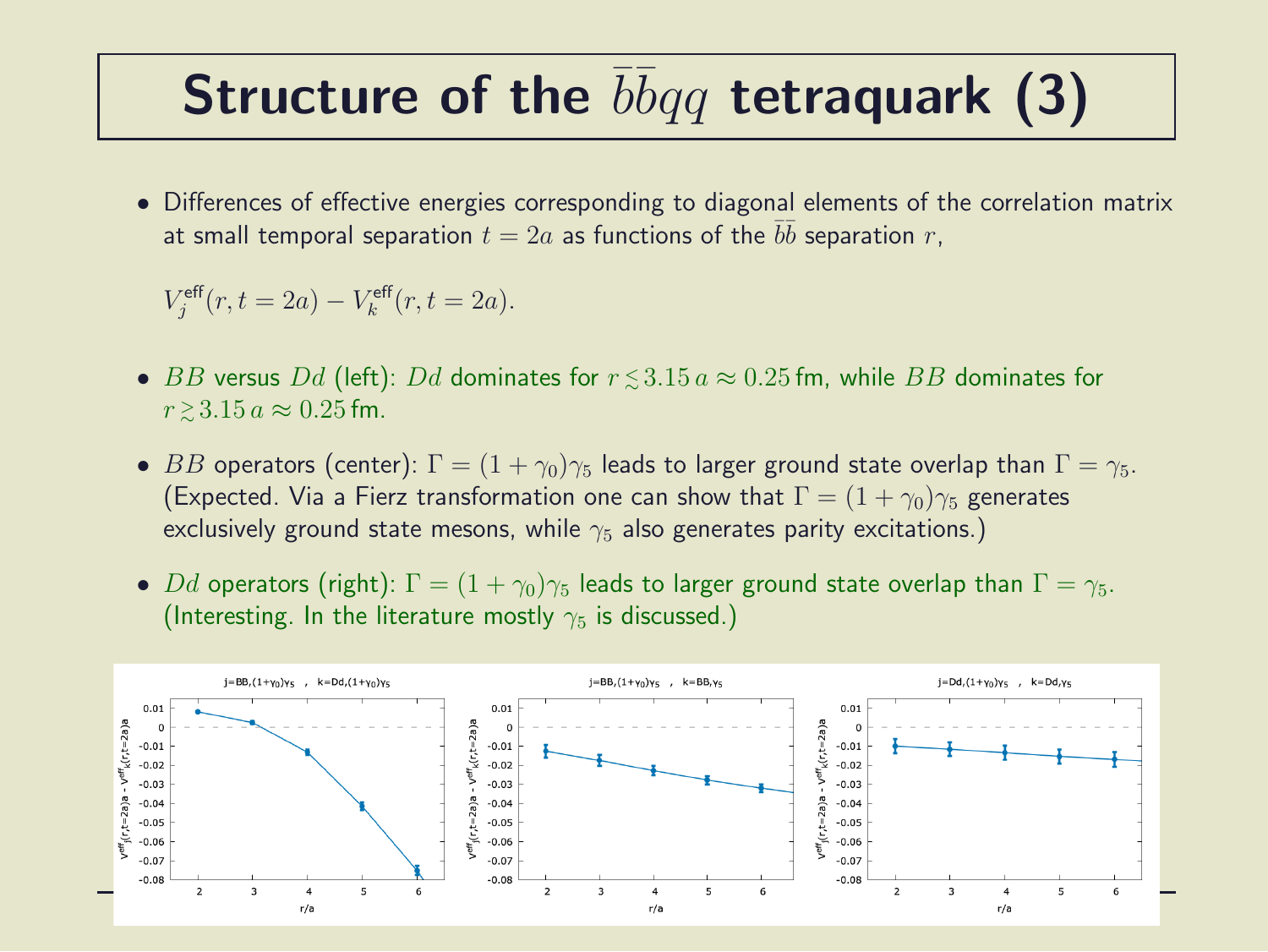## Structure of the  $\overline{b} \overline{b} q q$  tetraquark (4)

• Optimize trial states

$$
|\Phi_{b,d}\rangle = b|\Phi_{BB,(1+\gamma_0)\gamma_5}\rangle + d|\Phi_{Dd,(1+\gamma_0)\gamma_5}\rangle
$$

 $(|\Phi_j\rangle=\mathcal{O}_j|\Omega\rangle)$  by minimizing effective energies

$$
V_{b,d}^{\text{eff}}(r,t) = -\frac{1}{a} \log \left( \frac{C_{[b,d][b,d]}(t)}{C_{[b,d][b,d]}(t-a)} \right) , C_{[b,d][b,d]}(t) = \left( \begin{array}{c} b \\ d \end{array} \right)_{j}^{\dagger} C_{jk}(t) \left( \begin{array}{c} b \\ d \end{array} \right)_{k}.
$$

with respect to  $b, d \in \mathbb{C}$ .

• Since norm and phase of  $b$  and  $d$  are irrelevant, consider relative weights of  $BB$  and  $Dd$ ,

$$
w_{BB} = \frac{|b|^2}{|b|^2 + |d|^2}
$$
,  $w_{Dd} = \frac{|d|^2}{|b|^2 + |d|^2} = 1 - w_{BB}$ .

• For fixed ¯b ¯b separation r, wBB and wDd depend only weakly on t. → wBB and wDd estimate the percentage of BB and of Dd.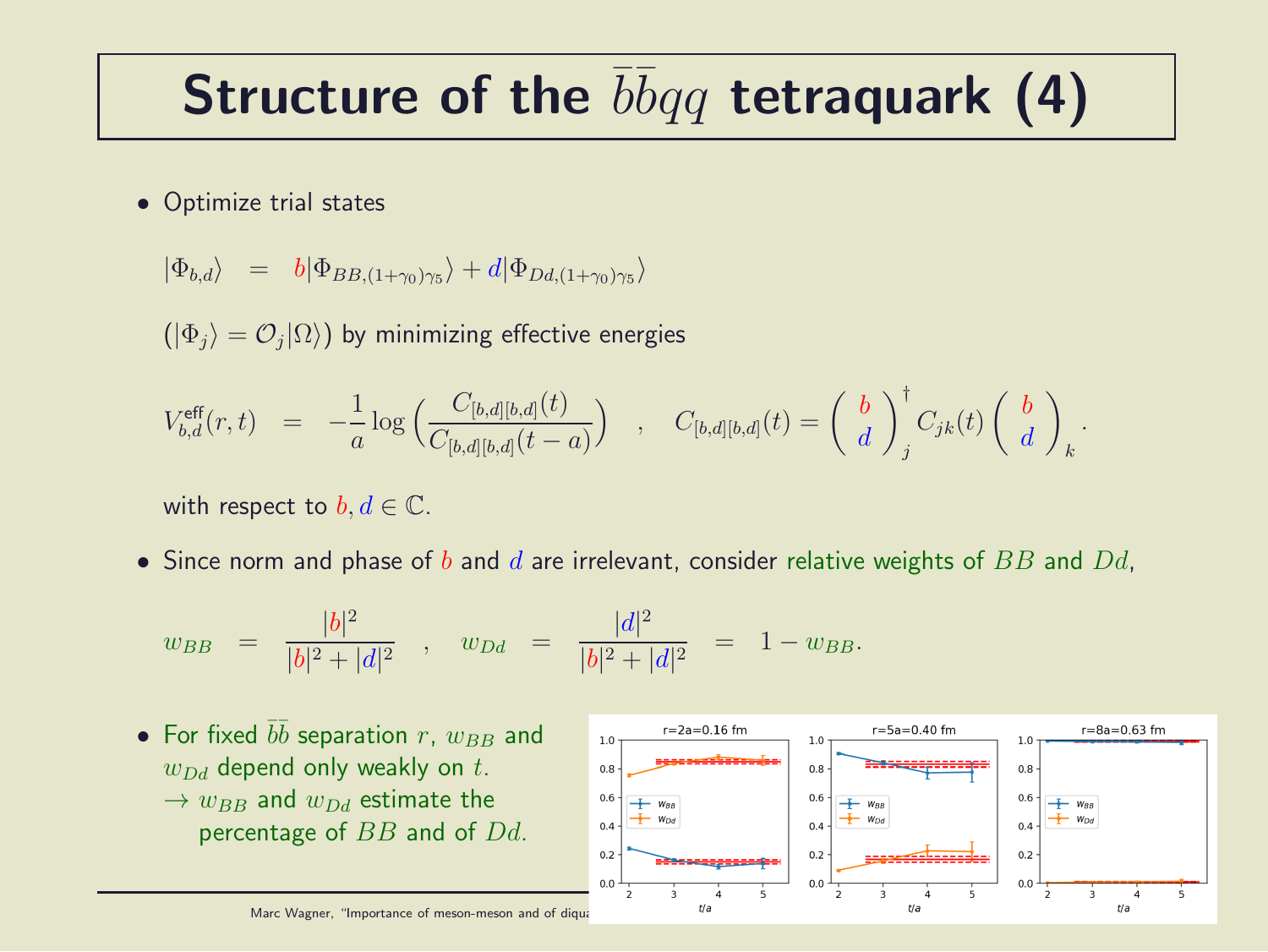## Structure of the  $\overline{b} \overline{b} q q$  tetraquark (5)

- $\bullet$   $w_{BB}$  and  $w_{Dd}$  as functions of the  $\bar{b}\bar{b}$  separation  $r$  (for two ensembles,  $a \approx 0.079$  fm and  $a \approx 0.063$  fm).
- $\bullet$   $r \lesssim 0.2$  fm: Clear diquark-antidiquark dominance.
- $\bullet$  0.2 fm $\lesssim$   $r$   $\lesssim$  0.3 fm: Diquark-antidiquark dominance turns into meson-meson dominance.
- $0.5$  fm $\lesssim r$ : Essentially a meson-meson system.

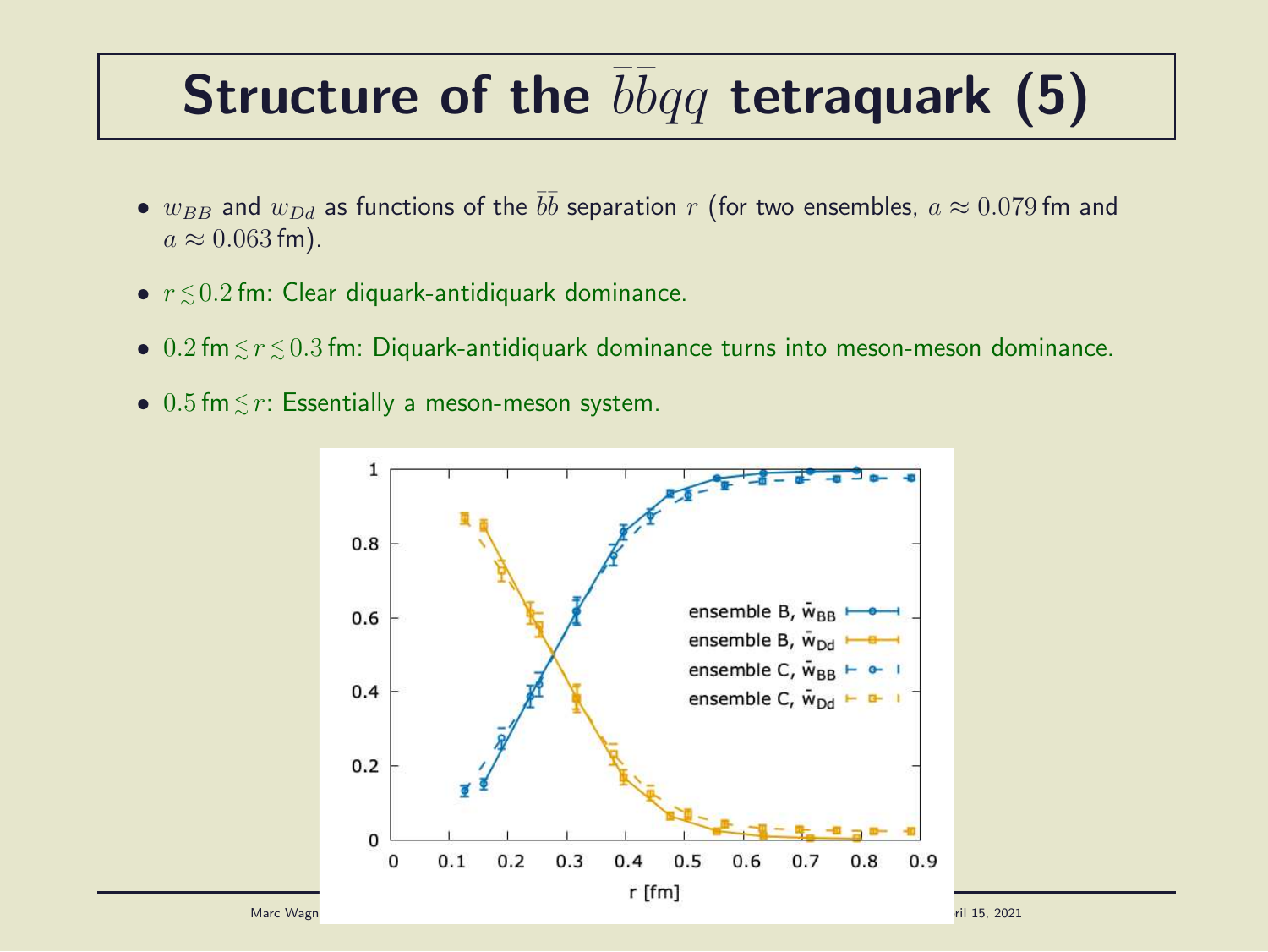### Structure of the  $\overline{b} \overline{b} q q$  tetraquark (6)

• Generalized eigenvalue problem (GEVP)

$$
C_{jk}(t)v_k^{(n)}(t) = \lambda^{(n)}(t)C_{jk}(t_0)v_k^{(n)}(t) , n = 0,..., N-1
$$

for  $t_0/a > 1$  and  $t/a > t_0/a$  with corresponding effective energies

$$
V^{\text{eff},(n)}(r,t) = -\frac{1}{a}\log\left(\frac{\lambda^{(n)}(t)}{\lambda^{(n)}(t-a)}\right).
$$

• Eigenvector components  $v_j^{(n)}$  $\psi_j^{(n)}(t)$  (which we always normalize according to  $\sum_j |v_j^{(n)}|$  $j^{(n)}(t)|^2=1$ contain information about the relative importance of the operators. For large t and  $t_0$ ,

$$
|n\rangle \approx \sum_j v_j^{(n)}(t) |\Phi_j\rangle,
$$

where  $\approx$  denotes an approximate expansion of the energy eigenstate  $|n\rangle$  in terms of the trial states  $|\Phi_i\rangle$ .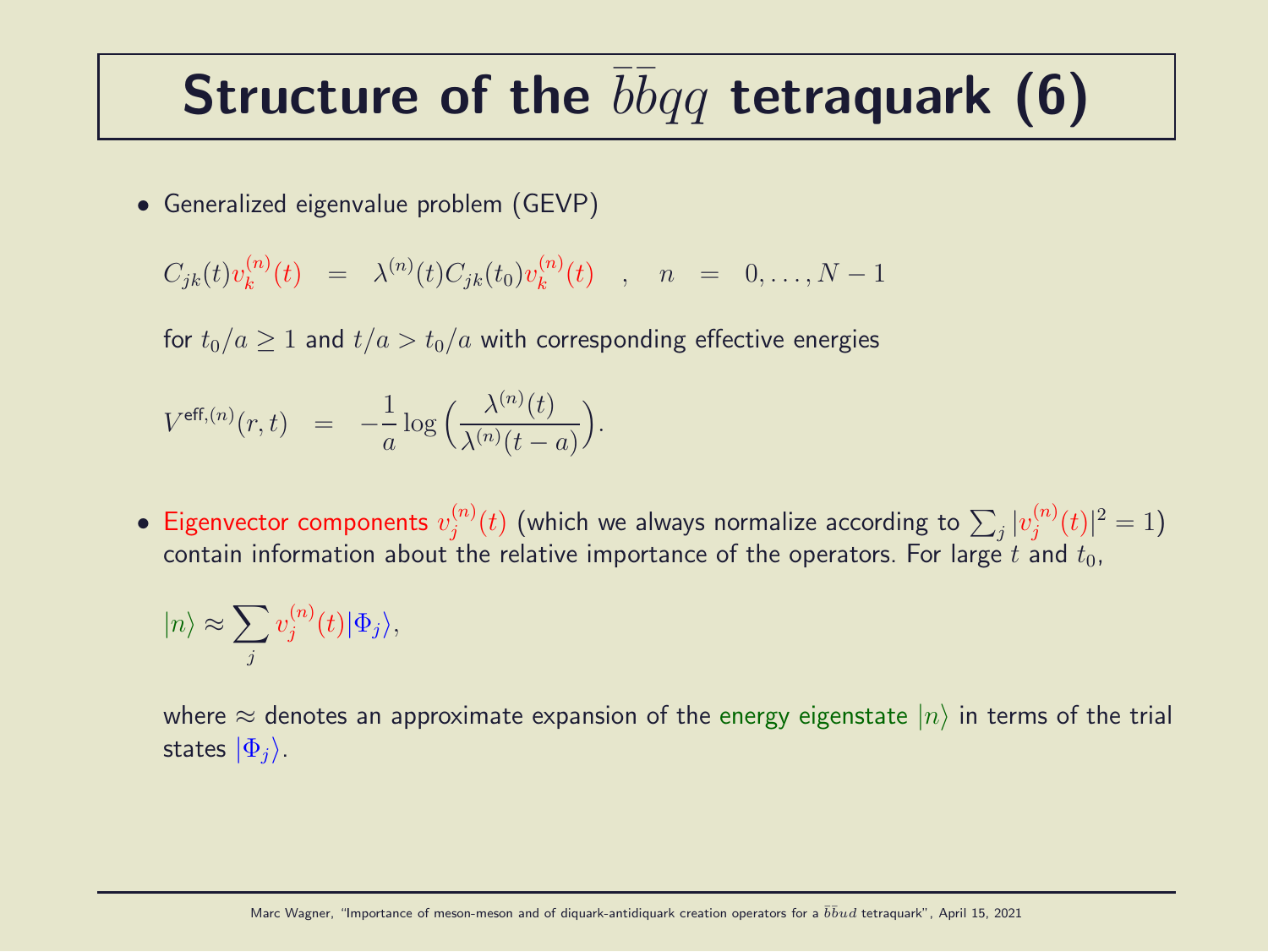### Structure of the  $\overline{b} \overline{b} q q$  tetraquark (7)

• One can show: For  $t_0 = t - a$ , optimizing trial states by minimizing effective energies (as on previous slides) is equivalent to solving a GEVP, i.e.

$$
(w_{BB}, w_{Dd}) = (|v_{BB,(1+\gamma_0)\gamma_5}^{(0)}|^2, |v_{DA,(1+\gamma_0)\gamma_5}^{(0)}|^2)
$$

(might offer another perspective on GEVP eigenvector components).  $\rightarrow$  Results for  $w_{BB}$  and  $w_{DA}$  can also be interpreted as GEVP results. [P. Bicudo, A. Peters, S. Velten, M.W., arXiv:2101.00723]

- In the literature typically small values for  $t_0$  are used, e.g.  $t_0/a = 1$  (instead of  $t_0 = t a$  as used to obtain  $w_{BB}$  and  $w_{Dd}$  on previous slides).
- Similar results also for  $t_0/a = 1$ , when using a  $2 \times 2$  correlation matrix (left plot).
- Consistent results, when using a  $4 \times 4$  correlation matrix (right plot).

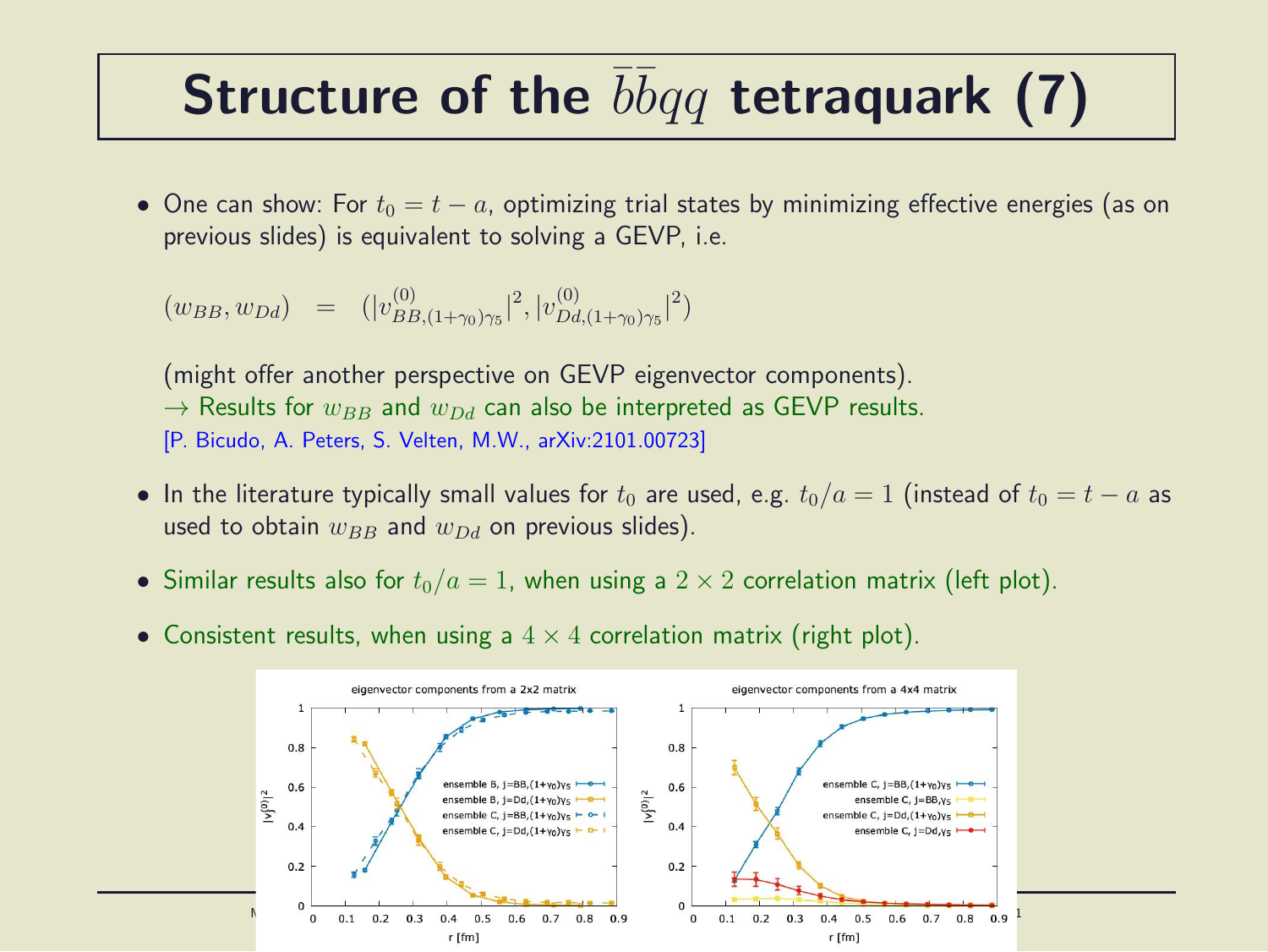## Structure of the  $\overline{b} \overline{b} q q$  tetraquark (8)

• Define the  $r$  dependent  $BB$  and  $Dd$  percentages,

$$
p_{BB}(r) = w_{BB} \quad , \quad p_{Dd}(r) = w_{Dd}
$$

and use the probability density of the  $\bar b \bar b$  separation

 $p_r(r)$  =  $4\pi |R(r)|^2$ 

obtained from the BO wave function  $R(r)/r$ , to estimate the total BB and Dd percentages of the  $\overline{bb}ud$  tetraquark with quantum numbers  $I(J^P)=0(1^+)$ :

$$
\%BB = \int dr \, p_r(r) p_{BB}(r) \quad , \quad \%Dd = \int dr \, p_r(r) p_{Dd}(r) = 1 - \%BB.
$$

- We find  $\%BB = 0.58$ ,  $\%Dd = 0.42$ .
- Using  $|v_{BF}^{(0)}|$  $\frac{1}{B B,(1+\gamma_0)\gamma_5}|^2,|v_{Dd}^{(0)}|$  $\int_{Dd,(1+\gamma_0)\gamma_5}^{(0)}|^2$  instead of  $w_{BB},w_{Dd}$  we find  $\%BB = 0.60, \,\%Dd = 0.40.5$
- Results are in agreement with a GEVP result we obtained in a full lattice QCD computation, where the  $b$  quarks are treated within NRQCD. [L. Leskovec, S. Meinel, M. Pflaumer and M.W., Phys. Rev. D 100, 014503 (2019) [arXiv:1904.04197]] [M. Pflaumer, private communications]